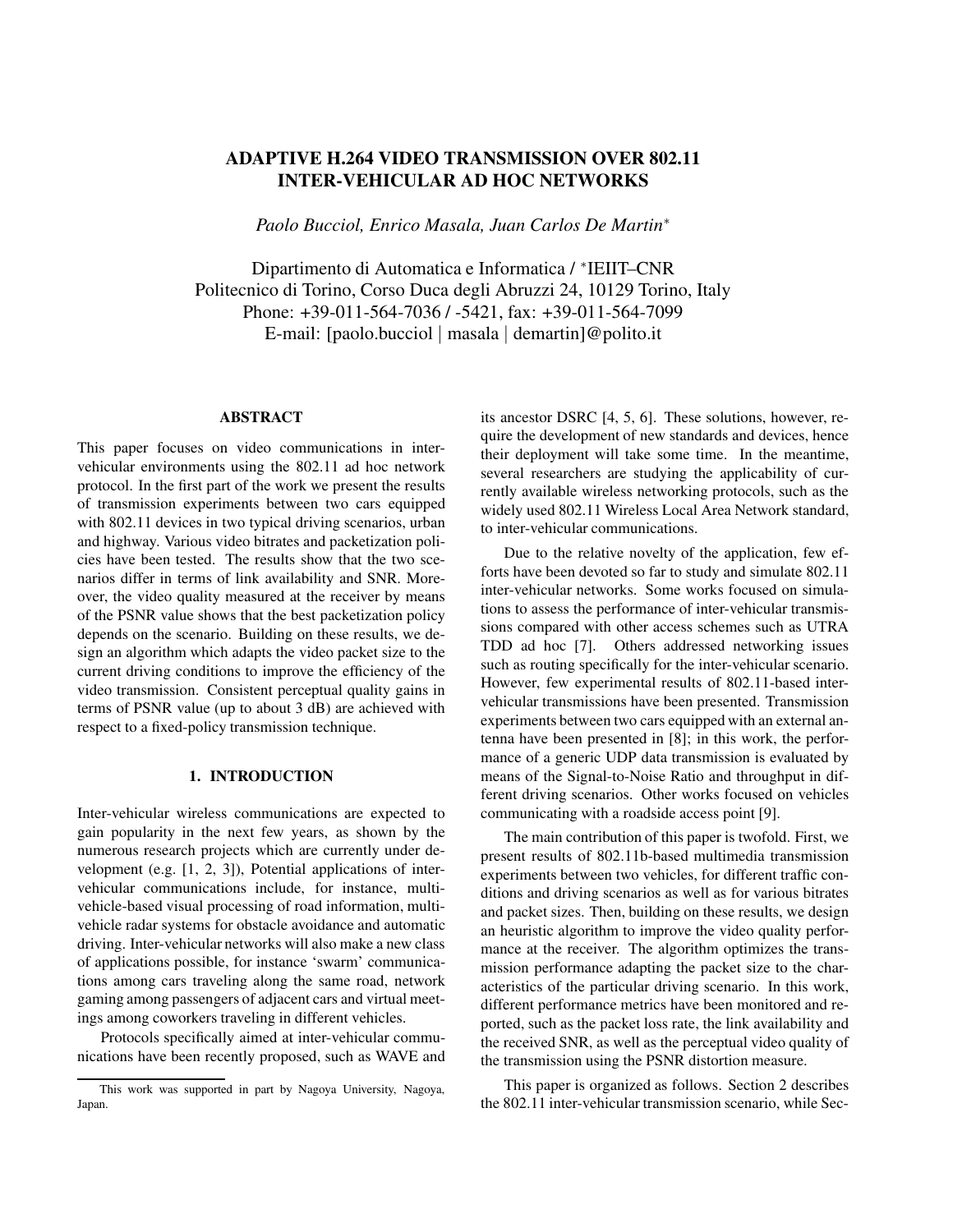

Fig. 1. Data collection vehicle used during the experiment.

tion 3 presents the codec setup for video streaming including the packetization policies. Section 4 reports the results of plain video transmission experiments in various conditions, showing the influence of the packetization policy on the performance. In Section 5 the proposed adaptive algorithm is described, while the corresponding performance results are reported in Section 6. Finally conclusions are drawn in Section 7.

## 2. INTER-VEHICULAR TRANSMISSION SCENARIO

We performed transmission experiments between two vehicles in different environments, at various speeds and intervehicle distances. The first vehicle, a van (Figure 1) donated by Toyota Corp. to Nagoya University for the CIAIR Project carries a laptop with one PCMCIA 802.11b card (device #1). The second vehicle is a car which carries another laptop equipped with two 802.11b wireless cards (#2 and #3). Figure 2 shows our experimental video streaming testbed. Device #1 acts as the video receiver while Device #2 is the video transmitter. Both devices operates using the 802.11 ad hoc mode, i.e. without relaying on any access point. Device #3 is used to monitor the transmission between the two devices. This device has been configured to operate in monitor mode, thus it records all the traffic, including MAC acknowledgment packets, and it is useful to determine packet losses and SNR information. We used a third card for monitoring because enabling the monitor mode on Device #1 or #2 would prevent them from operating communications normally, hence the need of a sepa-



Fig. 2. The experimental testbed. The video flow is transmitted from the car to the van.

rate card. Both laptops run the Linux kernel version 2.4. The main characteristics of the wireless devices including the drivers are listed in Table 1. All devices have been set to use the RTS/CTS mechanism and the MAC-level ARQ retry limit is set to the default value (eight).

No external antenna has been used, because we decided to test a scenario composed by portable devices which do not need complex set-up operations, such as placing an external antenna. For instance, they could simply be a PDA equipped with a wireless network interface.

We used the software known as *ethereal*, which is based on the *libpcap* library, to monitor the wireless communications. All wireless devices used during the experiments are based on the Prism II chipset. These chipsets, with the appropriate kernel support [10], can also report the received signal quality for the captured packets. This required to enable the *raw dumping* and *prism header* features in both the ethereal software and the driver module, so that the signal quality could be read and stored. We measured the received SNR at both devices #1 and #3.

### 3. H.264 VIDEO STREAMING

The state-of-the-art video coding standard known as ITU-T H.264 [11] has been employed for video compression. This standard is designed to decouple the coding aspects from the bitstream adaptation to the particular characteristics of the transmission channel. The part of the standard that deals with the coding aspects is called Video Coding Layer

Table 1. Main characteristics of the wireless nodes. Device ID Function || Receiver | Transmitter | Monitor Interface || PCMCIA | PCMCIA | USB Card type | 802.11b | 802.11b | 802.11b Manufacturer || Buffalo || Asus || D-Link Model | Melco | WL-100 | DWL-120 Driver name | Orinoco cs | Wlan ng | Wlan ng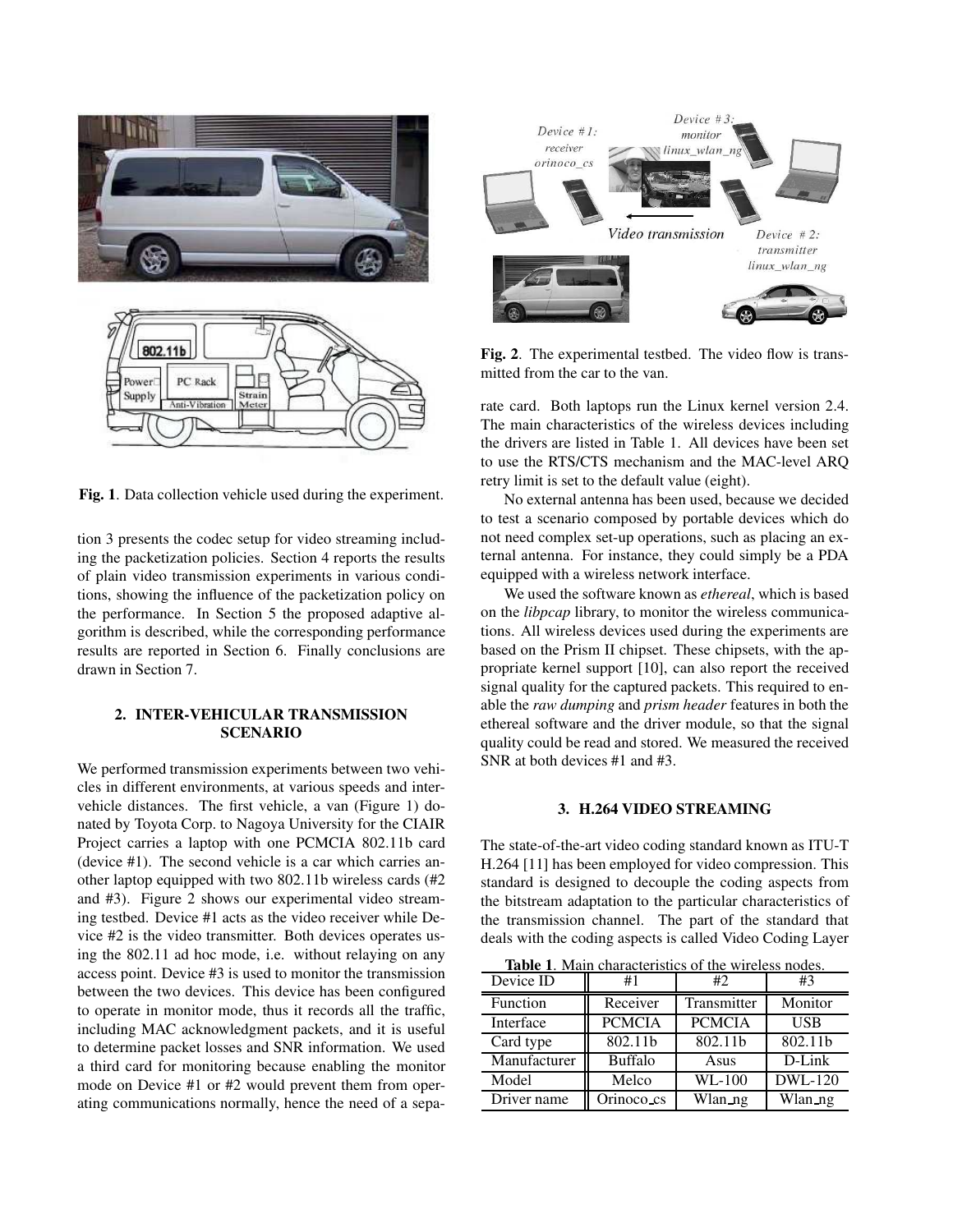| Sequence                     | foreman                 |       | foreman               |                | paris                |                |
|------------------------------|-------------------------|-------|-----------------------|----------------|----------------------|----------------|
| Resolution                   | QCIF $(176 \times 144)$ |       | QCIF $(176\times144)$ |                | CIF $(352\times288)$ |                |
| Frame rate (fps)             | 10                      |       | 15                    |                | 20                   |                |
| Target bitrate (kbit/s)      | 150                     |       | 300                   |                | 600                  |                |
| Flow ID                      | S1                      | L1    | S <sub>2</sub>        | L <sub>2</sub> | S <sub>3</sub>       | L <sub>3</sub> |
| Maximum packet size (bytes)  | 560                     | 750   | 560                   | 750            | 750                  | 1200           |
| PSNR(Y)(dB)                  | 37.51                   | 37.54 | 40.78                 | 40.66          | 35.68                | 35.68          |
| Actual bitrate (kbit/s)      | 148.5                   | 151.2 | 304.5                 | 300.8          | 607.2                | 594.0          |
| Total number of packets      | 1050                    | 780   | 2010                  | 1500           | 1050                 | 780            |
| Packet frequency (packets/s) | 35                      | 26    | 67                    | 50             | 100                  | 62             |
| Amount of padding $(\%)$     | 17.94                   | 23.31 | 13.04                 | 18.43          | 13.84                | 13.63          |

Table 2. Main characteristics of the test video sequences.

(VCL), while the other is the Network Adaptation Layer (NAL). In our experiments we used the NAL designed to transport the compressed data over the IP network [12].

We employed the video coding software known as JM 6.1e, modified to be robust to packet losses. A temporal concealment has been implemented, so that the content corresponding to a lost packet is replaced with the same area in the previous frame, that is already stored in the decoder picture buffer. Packet losses can be detected at the decoder by means of the RTP sequence number. We coded the standard video sequences known as *foreman* (QCIF format) and *paris* (CIF format) using different bitrates and packet sizes, as shown in Table 2. A total of six different RTP video flows have been generated, with different characteristics in terms of bitrate and packet size. For simplicity's sake, the packet size was kept constant for each particular transmission experiment to simplify the interaction with the client/server software suite that we used to perform the transmission experiments. For this reason, sometimes the video encoder could not completely fill the packets. The amount of padding is shown in the last row of Table 2.

We used the *rude/crude* packet generation suite [13] to perform the transmission experiments. This suite is a complete and open source client/server solution to generate customized UDP streams. Several flows, whose characteristics are reported in Table 2, have been transmitted during the experiments. The transmission of each flow has been repeated 50 times to achieve statistically significant results.

Two different packetization policies have been used for each target bitrate. The flows denoted by S are characterized by a small maximum packet size and consequently a relatively high packet rate, and vice versa for the other flows (denoted by L). We used two different packetization policies because we expect that the performance of the transmission will noticeably vary depending on the driving scenario, as confirmed by the results in the next section.

## 4. INTER-VEHICULAR VIDEO STREAMING EXPERIMENTS

We conducted a measurement campaign in two typical driving scenarios, referred to as *highway* and *urban*, characterized by different vehicular mobility and traffic density.

In the *highway* scenario the speed limit is 55 mph. Stops are not frequent and are caused only by traffic lights. We did not experience any traffic jam. During this part of the experiment, we drove out of Nagoya city, heading to Motoyama and back, at moderate speed, and stopping infrequently. In this scenario sometimes the wireless devices could not communicate with each other, due to the high distance between the two cars.

In the *urban* scenario the average speed is low, less than 15 mph. Stop caused by traffic jams and traffic lights are frequent, while the distance between the two cars is on average smaller than in the previous case. In this part of the experiment we drove downtown Nagoya at low speed and with many cars around and between the wireless devices. Communication problems happened when the two cars were at opposite sides of an intersection or other cars were located between the two.

## 4.1. Channel Characteristics

The first result is that the two scenarios differ in terms of link availability and SNR at the receiver. In particular the main difference between the scenarios is given by the different amount of time in which the link is available. The link availability is determined by means of the beacon frames. We set each device to transmit one beacon frame every second, and we compute the link availability as the ratio between the number of received beacon frames over the number of transmitted ones for a given temporal window. Figure 3 shows the link availability as a function of time for the two scenarios while Table 3 summarizes the average values of link availability. In the urban scenario Devices #1 and #2 can communicate for over 97% of the time, because the cars are next to each other and proceed at low speed. In the high-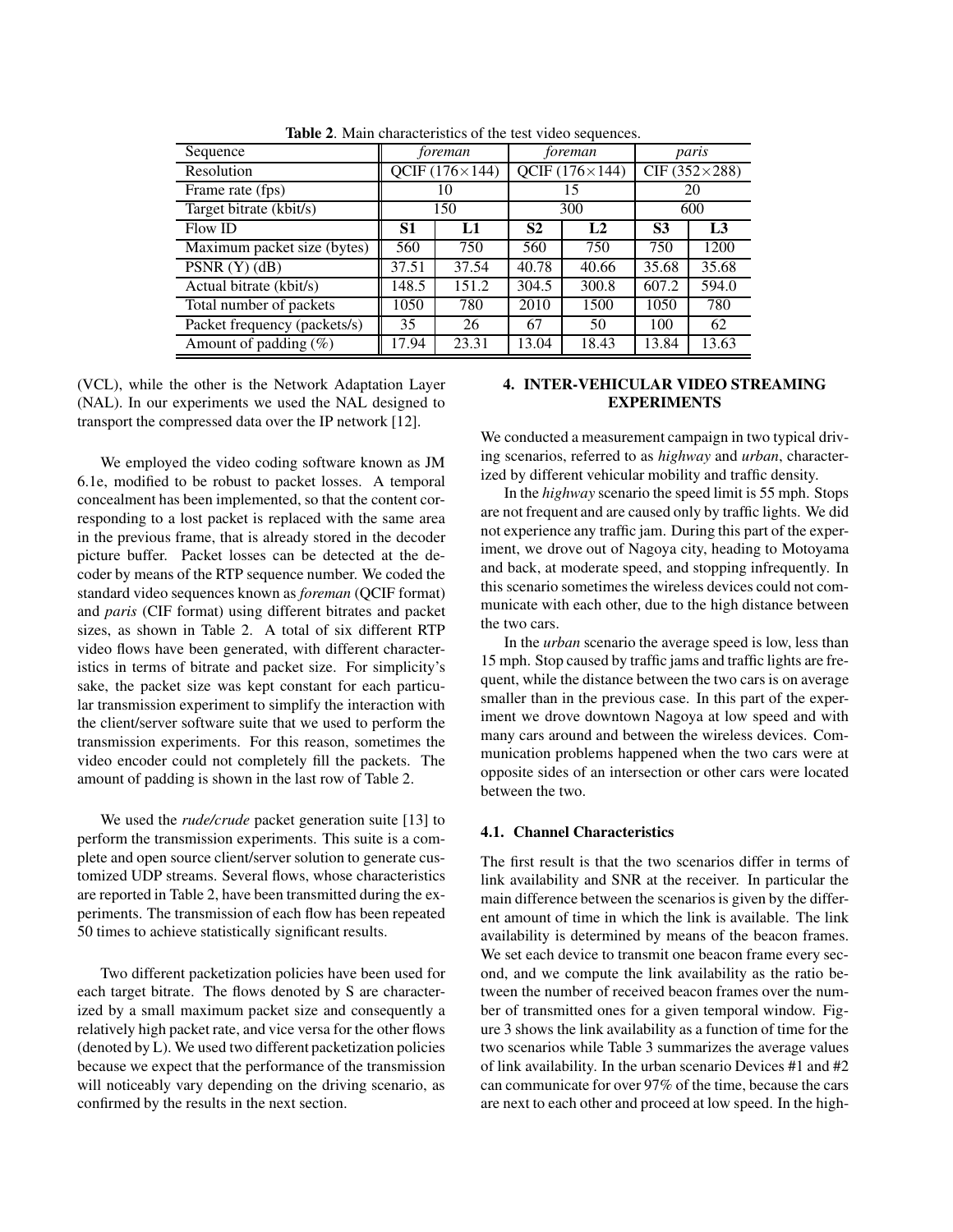

Fig. 3. Link availability as a function of time for both the highway and urban scenarios. Values are averaged on a tensecond window.

way scenario, instead, link is available for less than half of the time. To this regard, an external antenna could considerably increase the communication range of the wireless devices.

We also measured the SNR values when the link is available. Values are reported in Table 3. The average SNR when the link is available in the highway scenario is about 22.5 dB, more than 3 dB compared to the urban scenario. This fact can be explained as follows. In the highway scenario cars cause very little communication problems because they are not close as in the urban scenario. Moreover, potentially interfering devices (e.g. access points) are not as frequent as in the urban scenario. When driving in the urban scenario, instead, the number of interfering objects increases; thus we expect that the average SNR of the communication channel is lower, as confirmed by the value in Table 3.

The strong variations experienced, in terms of link availability and SNR, suggest that the optimal packetization policy should be different when environmental changes happen, to take advantage of the different bit error probability [14] which depends on the SNR at the receiver. In particular, in the urban scenario we expect that a transmission policy which privileges small packet sizes (S) results in lower error rates compared with the large packet size policy  $(L)$ . In the highway scenario, instead, we expect that the transmission policy L performs better for the opposite reasons. Despite the lower link availability, in fact, the relatively high SNR value allows the error-free transmission of larger pack-

Table 3. Average link availability and SNR.

|             | Average link | Average SNR when   |
|-------------|--------------|--------------------|
| Scenario II | availability | link is available  |
| Highway     | 33.98%       | $22.49$ dB         |
| Urban       | 97.78%       | $19.14 \text{ dB}$ |

ets, leading to a greater throughput when the link is available. Moreover, it is better to exploit the channel as much as possible when the link is available because the devices can communicate for less than 34% of the time (as shown in Table 3).

#### 4.2. Analysis of the Transmission Performance

Table 4 presents the values of packet loss rate measured when transmitting the six flows in the two considered scenarios. Note that a statistical analysis has been performed to discard outliers, as explained in [15]. The packet loss rate and goodput values in Table 4 show that the packetization policy S (small packets) experiences lower error rates than the policy L (large packets) in the urban scenario and vice versa for the highway scenario. Clearly, the goodput values present the same behavior. Note that the goodput shown in the table is defined as the amount of useful bits received (excluding retransmissions). The different behavior of the two packetization policies is clearer in the highway scenario, where switching from policy S to L increases the goodput up to 10%. In this scenario the low link availability causes packet dropping at the transmitter due to MAClevel timeout expiration; therefore, given a certain amount of data to transmit, it is better to create a lower number of large packets than a high number of small packets. In the urban scenario, instead, the nearly constant availability of the channel leads to lower packet loss rates because the loss rate due to MAC-level timeout expiration is negligible. Given a certain SNR, therefore, the packet loss rate is only function of the number of bits in the packet. This leads to smaller differences in goodput (about 2-4%, see the S- and L-flows of the urban scenario in Table 4).

We also evaluated the perceptual quality experienced by the user at the receiver, in terms of PSNR. Although the PSNR may not be the best estimator of the users' mean opinion, it is a widely accepted measure and it facilitates comparisons with other works. Results are shown in the last two columns of Table 4. Gains up to 5 dB in perceived video quality are possible in the highway scenario if the best packetization policy L (large packets) is chosen (see flows S3 and L3). In the urban scenario, as previously explained, the best packetization policy consists in sending small packets, but in this scenario the differences between the two transmission policies, although they can be significant (more than 2 dB when transmitting at 150 kbit/s), are generally smaller due to the lower average packet loss rate. It is also worth noting that, regardless of the scenario, the standard deviation values are always lower if the best packetization policy is chosen, that is, PSNR values are more consistent with positive effects on the overall quality perceived by the user.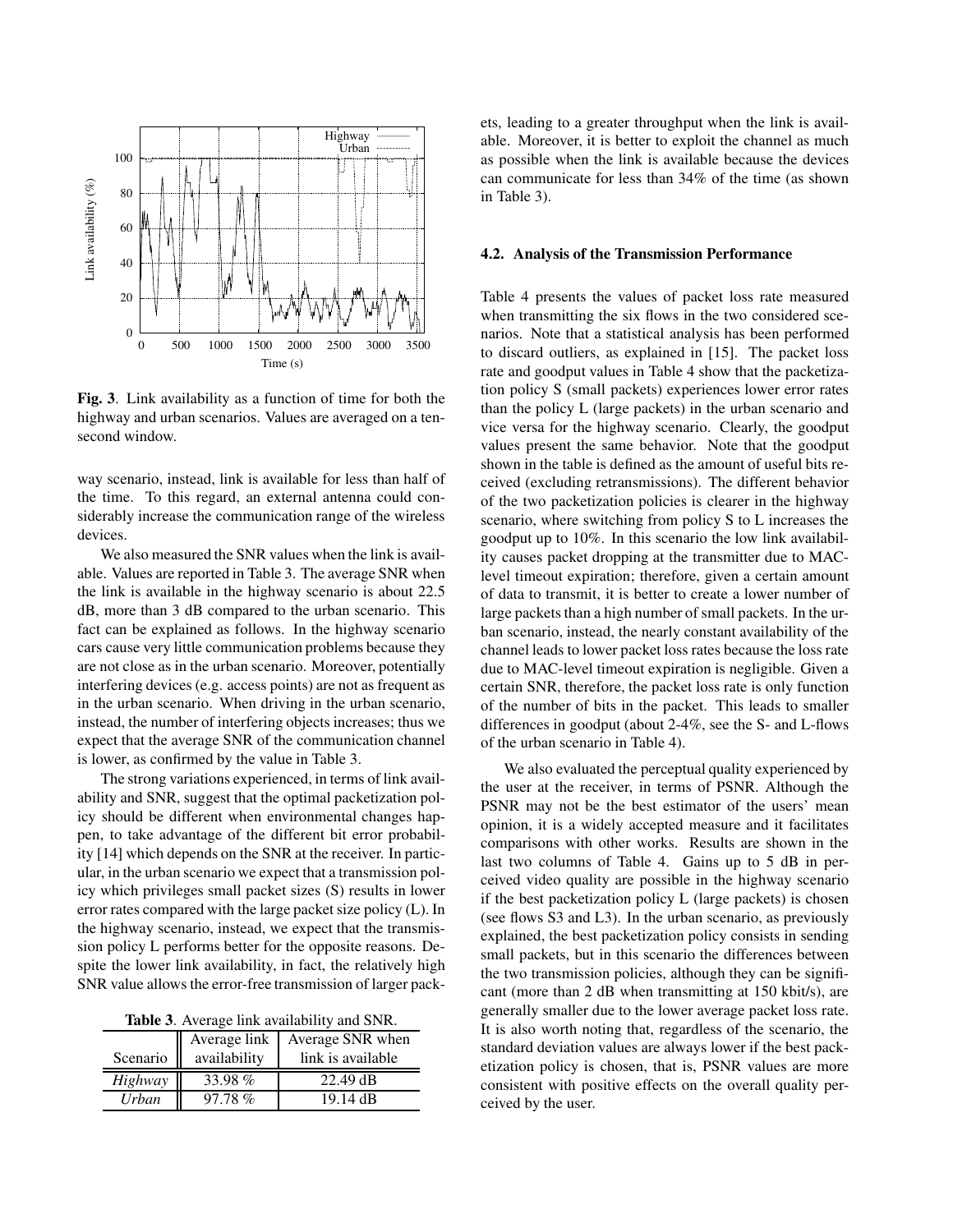| Highway scenario |                          |                  |           |                     |  |
|------------------|--------------------------|------------------|-----------|---------------------|--|
| Flow ID          | Packet loss rate $(\%)$  | Goodput (kbit/s) | PSNR (dB) | PSNR std. dev. (dB) |  |
| S1               | 9.13                     | 139.1            | 32.42     | 7.95                |  |
| $\overline{L1}$  | 6.95                     | 141.8            | 33.41     | 5.75                |  |
| S <sub>2</sub>   | 15.79                    | 246.9            | 32.53     | 10.29               |  |
| L2               | 6.63                     | 273.5            | 36.54     | 7.32                |  |
| S <sub>3</sub>   | 21.34                    | 460.9            | 26.42     | 4.92                |  |
| L <sub>3</sub>   | 12.20                    | 510.3            | 31.37     | 5.31                |  |
| Urban scenario   |                          |                  |           |                     |  |
| Flow ID          | Packet loss rate $(\% )$ | Goodput (kbit/s) | PSNR (dB) | PSNR std. dev. (dB) |  |
| S <sub>1</sub>   | 1.95                     | 150.1            | 35.87     | 3.93                |  |
| L1               | 5.45                     | 144.0            | 33.77     | 5.71                |  |
| S <sub>2</sub>   | 8.84                     | 267.2            | 33.57     | 7.75                |  |
| L2               | 10.06                    | 263.5            | 33.77     | 8.47                |  |
| S <sub>3</sub>   | 7.64                     | 541.2            | 32.89     | 3.76                |  |
| L <sub>3</sub>   | 8.70                     | 530.7            | 32.49     | 4.34                |  |

Table 4. Packet loss rate, goodput and perceptual quality values for all flows.

## 5. THE ADAPTIVE ALGORITHM

The results of the transmission experiments presented in the previous section suggest that it is possible to increase the video quality adapting the packet size to the instantaneous driving conditions. Hence we propose to design an algorithm which discriminates between the two considered scenarios, i.e. urban and highway. As shown in Section 4.1, those scenarios present very different characteristics in terms of the link availability value (LA). Hence we designed an algorithm which tracks the mean LA value to determine the scenario, then it accordingly decides which is the best transmission strategy. Every second the algorithm evaluates the mean LA value on a thirty-second temporal window, and then it decides which is the best transmission policy to use, i.e. the maximum packet size parameter of the video encoder. A threshold value equal to 95% of link availability has been empirically determined on the basis of the data shown in Figure 3. The pseudocode of the algorithm is reported in Table 5.

Table 5. Pseudocode of the adaptive algorithm.

```
while (true) \{LA = update\_LA\_window();switch(policy) {
     case S:
       if (LA < 95\%)
          switch to policy(L); break;
     case L:
       if (LA > 95\%)
          switch to \text{policy}(S); break;
  }
}
```
## 6. RESULTS

This section presents the results obtained using the adaptive transmission algorithm described in Section 5. The algorithm has been tested in a time-varying scenario. For about half of the time packets are transmitted in the urban scenario, then the scenario rapidly changes into the highway one, which lasts until the end of the experiment. Three experiments using different video bitrates have been performed. The link availability values as a function of time are shown in Figure 4 for the three experiments. In all of them the heuristic threshold of 95% of link availability appears a reasonable choice.

The PSNR values are reported in Table 6. The second and third columns refer to a transmission policy in which the video packet size is decided a priori and is not varied during the experiments, while the last column of Table 6 refers to the proposed adaptive technique, which chooses the best policy (i.e. the packet size) using the algorithm described in Section 5. As expected, the performance is higher than any of the fixed-policy techniques. These results show that the adaptive technique, compared with the fixed-policy techniques, provides performance gains up to 3.3 dB, depending on the bitrate and the considered fixed-policy technique. The gain for the 600 kbit/s transmission also shows that the performance of 802.11 inter-vehicular transmissions may be

Table 6. Overall results for each policy in terms of PSNR.

| Bitrate (kbit/s) | <b>Transmission Policy</b> |                         |          |  |
|------------------|----------------------------|-------------------------|----------|--|
|                  |                            | Fixed $(S)$ Fixed $(L)$ | Adaptive |  |
| 150              | 35.06                      | 34.38                   | 35.32    |  |
| 300              | 35.41                      | 36.05                   | 36.11    |  |
| 600              | 23.88                      | 27.02                   | 27.21    |  |